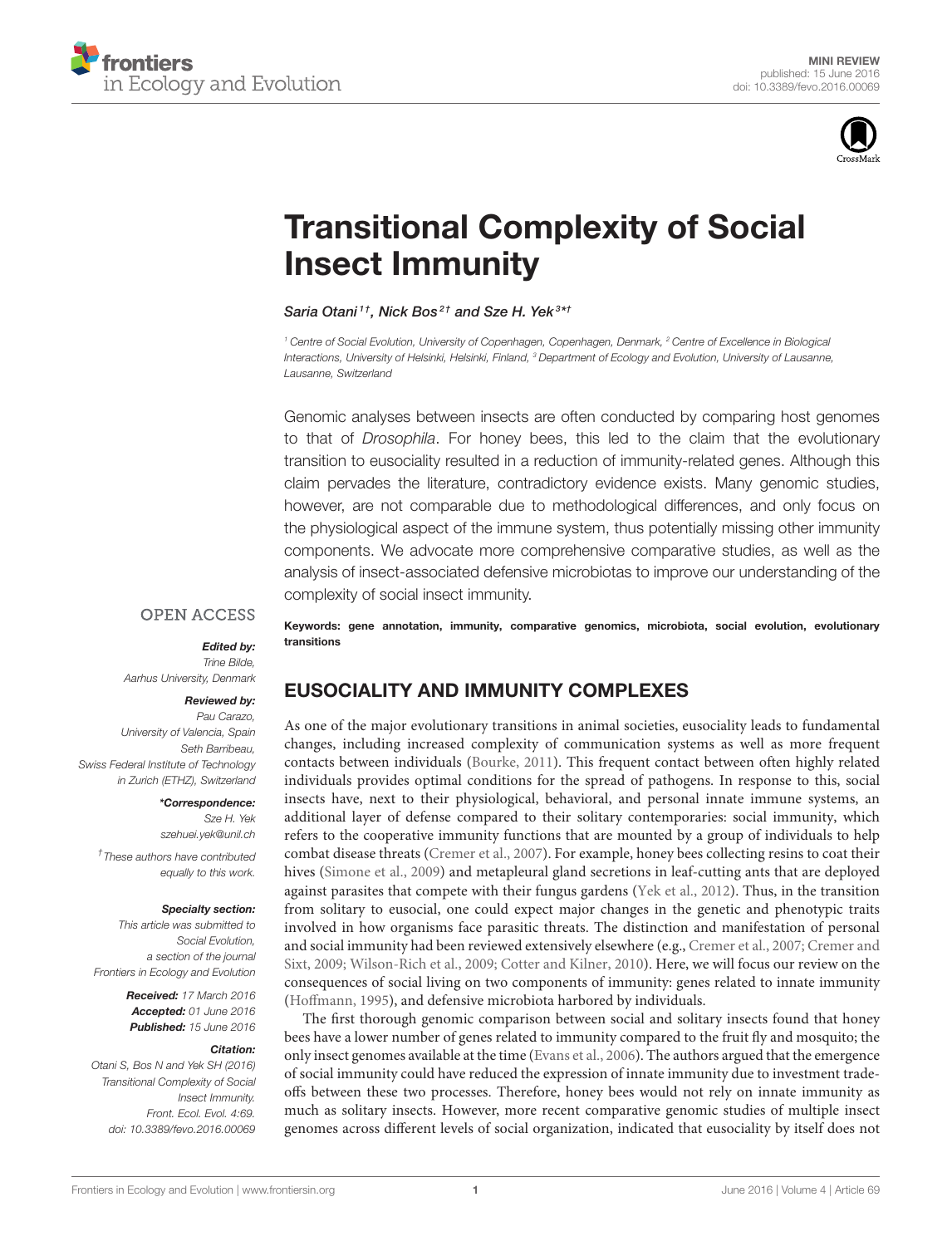appear to affect the number of immunity-related genes in hymenopteran ants and bees [\(Wurm and Keller, 2010;](#page-4-3) Smith et al., [2011;](#page-4-4) [Simola et al., 2013;](#page-4-5) [Roux et al., 2014;](#page-4-6) Barribeau et al., [2015;](#page-3-6) [Grozinger and Robinson, 2015;](#page-3-7) [Kapheim et al.,](#page-3-8) [2015;](#page-3-8) [Sadd et al., 2015\)](#page-4-7) or isopteran termites [\(Terrapon et al.,](#page-4-8) [2014;](#page-4-8) [Korb et al., 2015\)](#page-3-9), challenging the previous hypothesis of eusociality causing relaxed selection on innate immunity. While these further analyses have supplied evidence that eusociality by itself is not associated with the reduction in immune-gene counts, the old claim is still being propagated in the recent literature (e.g., [Nish and Medzhitov, 2011;](#page-4-9) [Gadau et al., 2012;](#page-3-10) [Mattila et al., 2012;](#page-4-10) [Schöning et al., 2012;](#page-4-11) [Evison et al., 2013;](#page-3-11) [Meunier, 2015\)](#page-4-12).

Immune gene counts do not deliver the detailed description of insect defense mechanisms. Next to cellular and humoral defenses, other players have major roles in insect pathogen defense. These are external immune defenses such as antimicrobial secretions or insect-associated bacterial communities. The role of antimicrobial secretions has recently been reviewed [\(Otti et al., 2014\)](#page-4-13), so we focus here on insect bacterial communities. Insect-associated bacteria can proliferate in or on the insect, such as in the gut, on the cuticle, or even intracellularly [\(Engel and Moran, 2013\)](#page-3-12). Attention to this field has expanded enormously in the last 10 years with the advent of new affordable sequencing techniques [\(Engel and Moran, 2013\)](#page-3-12), providing insights into the defensive mechanisms of insectmicrobial associations. For example, microbial communities can produce antimicrobial compounds that suppress potential pathogens in the insect, e.g., antibiotic-producing Actinobacteria in ants and termites [\(Currie et al., 1999;](#page-3-13) [Mattoso et al., 2011;](#page-4-14) [Visser et al., 2011\)](#page-4-15), or can colonize several sites in or on the insect preventing infectious pathogens from being established, e.g., a number of highly abundant bacterial phyla occupy the majority of termite digestive tract leaving the remaining phyla in relatively low abundances [\(Otani et al., 2014\)](#page-4-16). Finally, insect-associated microbes can modulate the host's immune system to enhance its efficiency against pathogens, e.g., Blochmannia bacterium can improve Camponotus ant immune responses (de Souza et al., [2009\)](#page-3-14). If secretions or bacteria in these insect-associated communities are able to be shared among nestmates, for example through allogrooming or trophallaxis [\(Hamilton et al., 2011;](#page-3-15) [Konrad et al., 2012\)](#page-3-16), it is plausible that they would qualify as part of social immunity (see definition above), and hence the complex and intricate interactions between bacterial communities and their host immunity would change through the evolutionary transition from solitary to eusocial insects. To date, limited comparisons between solitary and social insect gut microbiotas have been conducted [\(Martinson et al., 2011;](#page-4-17) [Dietrich et al., 2014;](#page-3-17) [Otani et al., 2014\)](#page-4-16), but none has investigated the differences in microbe-derived immunity between social and solitary insect microbiotas.

Here, we discuss the potential flaws of the earlier suggestions that eusociality affected the repertoire of immunity-related genes, and argue that eusocial insect immunity genes did not dramatically change from solitary ancestors. We then discuss the up-and-coming field of microbe-derived immunity and emphasize that gene- and microbe-level immunity should be investigated in parallel when studying the transitional gradients from a solitary to eusocial lifestyle, in order to form an integrated understanding of immunity as a whole. Finally, we recommend that (1) standardized approaches should be adopted for gene annotation and sequencing, (2) comparison of immunity should include multiple species representing different levels of sociality within a phylogenetic context, if possible, to capture transitional changes (e.g., [Barribeau et al., 2015;](#page-3-6) [Kapheim et al., 2015\)](#page-3-8), and (3) functional experiments should be carried out to improve our understanding of differentially regulated genes of unknown function.

## MULTI-LEVEL -OMICS APPROACH ON SOCIAL IMMUNITY

A major limitation in comparing immune systems across diverse insect taxa is that most immunity-related proteins have mainly been characterized in dipterans, with a large focus on Drosophila melanogaster. Thus, immunity-related gene annotations of social insects relied largely on homology similarities to dipteran DNA sequences when the first social insect genome was published in 2006. This approach misses two components of immunity-related genes: (i) host taxon-specific genes, which have been shown to exist in great numbers in Nasonia genomes (e.g., Sackton et al., [2013\)](#page-4-18) and (ii) genes that are undergoing strong selection pressure, such as the peptidoglycan recognition proteins (PGRPs) and antimicrobial proteins (AMPs; [Viljakainen et al., 2009\)](#page-4-19), possibly obscuring previous homologies. These two features result in further divergence from the conserved component of immunity-related genes found in distant Drosophila genomes. Furthermore, genes that evolve de novo within taxa will also likely be missed by homology comparison to dipterans [\(Sackton et al.,](#page-4-18) [2013\)](#page-4-18).

To resolve the above issues, we suggest that researchers adopt a multi-level -omics approach, i.e., comparisons not only on the DNA sequence level but also on functional units such as protein domains and transcriptome. Protein analysis was carried out as a test case on the solitary wasp Nasonia vitripennis, whereby computational predictions based on known sequences and conserved protein domains found 146 immunity-related genes not identified in previous annotations, increasing the known immunity-related genes by 58% for this species [\(Brucker et al.,](#page-3-18) [2012\)](#page-3-18). Interestingly, as comprehensive as the analysis of Brucker et al. was, the authors only found 46% of immunity-related genes originally published. Thus, while individual annotation methods all have their advantages and drawbacks, using them in unison ensures more comprehensive results.

In addition to studying protein domains, RNA sequencing of immune-challenged individuals can provide a better estimate of immunity-related genes. For example, [Yek et al. \(2013\)](#page-4-20) compared the transcriptome of infected and non-infected leaf-cutting ants (Acromyrmex echinatior) and found that a high number of genes responding to infection did not show any homology to the annotated genome of D. melanogaster and other insect genomes. While not all of these affected genes are predicted to be involved in immunity (as infection might affect a much wider scale of gene families), it highlights that for many genes in novel study systems,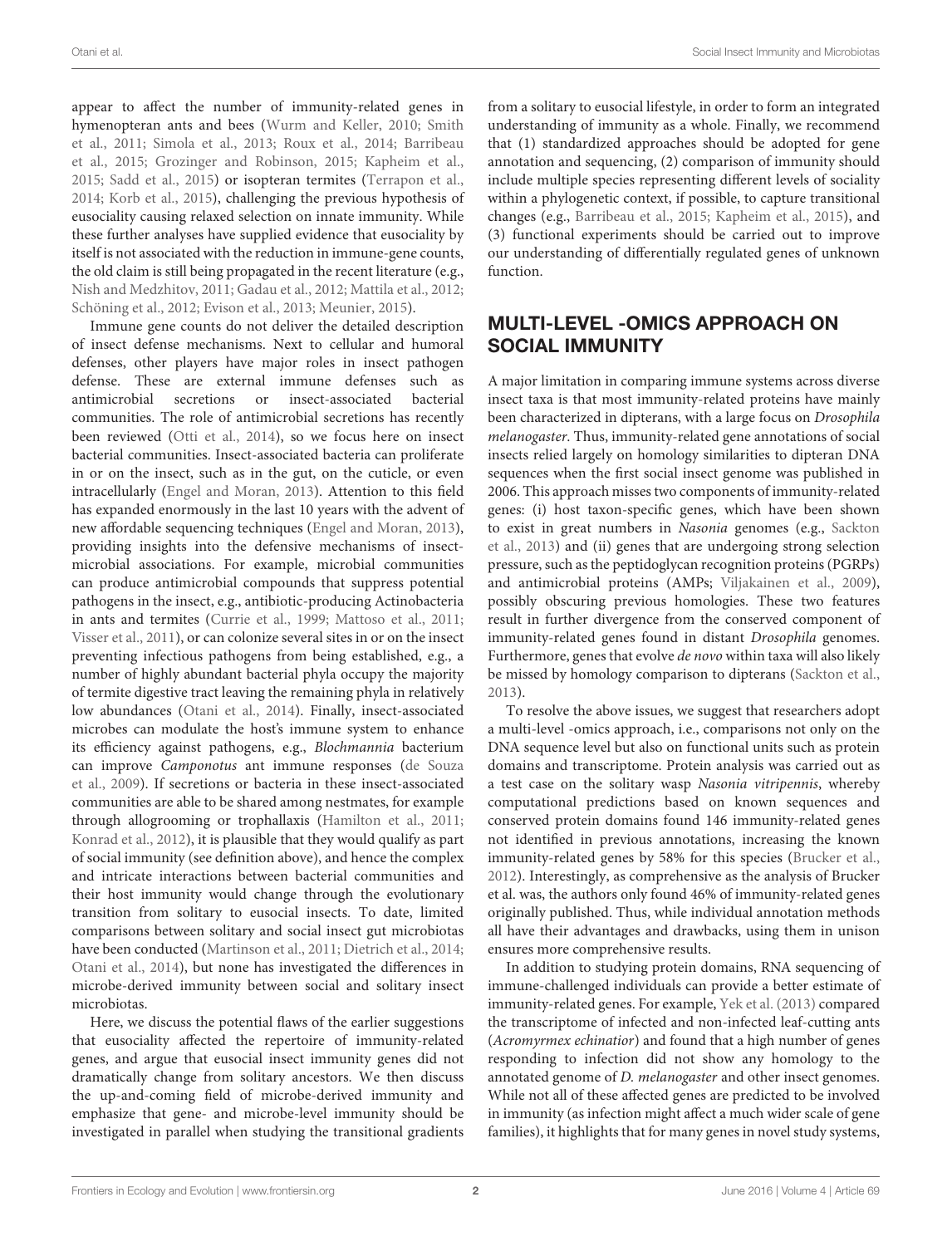we currently have no clear functional identity. Given that genes involved in immune responses are expected to be consistently co-expressed when organisms are being challenged, this method is useful to narrow down candidate immunity-related genes, which then can be further targeted for functional tests such as RNAi. Complementing DNA-sequencing with protein and transcriptome studies will thus give a much more complete image of immune responses in insects.

Thorough comparison using such a multi-level -omics approach has rarely been conducted across the genomes of insects at different levels of social organization complexity. Therefore, to resolve the question of whether a transition to a eusocial lifestyle affects the number of immunity-related genes or not, future studies should focus on adopting multi-level omics comparisons. With the application of this method, it would be possible to properly investigate whether transition to eusociality brings about a reduction in immunity-related genes in bees [\(Wurm and Keller, 2010;](#page-4-3) [Barribeau et al., 2015;](#page-3-6) Kapheim et al., [2015\)](#page-3-8). In particular, Barribeau et al. compared immunityrelated genes from advanced eusocial, intermediate eusocial, and solitary bees [\(Libbrecht and Keller, 2015\)](#page-3-19), and found comparable numbers of immunity-related genes between the bees regardless of the level of their sociality [\(Barribeau et al., 2015\)](#page-3-6).

# SOCIAL INSECT MICROBIOTA CONTRIBUTIONS TO HOST DEFENSES

A marked contribution to insect immunity is also provided by the involved microbial communities [\(Engel and Moran, 2013](#page-3-12) and references therein). Due to the recent proliferation of insect microbiota studies, social insect gut microbial communities are evident to be more specialized and structured when compared to solitary insects [\(Sabree et al., 2012;](#page-4-21) [Engel and Moran, 2013;](#page-3-12) [Otani et al., 2014\)](#page-4-16). Given these seemingly more specialized gut microbes, an appreciable number of defensive genes/peptides observed in the social insect genetic biome are of microbial origins (e.g., [Koch and Schmid-Hempel, 2011;](#page-3-20) [Engel and Moran,](#page-3-12) [2013\)](#page-3-12). We focus our discussion on gut microbial communities (as opposed to microbes present in/on other parts of the insect body), because we postulate that these internally housed bacterial communities would have more intimate relationships with the innate immunity of their symbiont host due to the protected environment that they were in. Indeed, recent studies have provided insights into the complimentary roles of innate immunity and gut microbiota. For example, bacteria with antimicrobial and fungal cell wall degradation properties are found to be present in termite gut and nest microbiotas [\(Otani et al., 2014;](#page-4-16) [Poulsen et al., 2014;](#page-4-22) [Rosengaus et al.,](#page-4-23) [2014\)](#page-4-23) with higher abundances compared to their ancestral solitary cockroaches [\(Dietrich et al., 2014;](#page-3-17) [Otani et al., 2014\)](#page-4-16). In bees, a number of antimicrobial peptide-producing bacteria have been sequenced to show that they are selectively higher in abundance in bees compared to Drosophila [\(Wong et al.,](#page-4-24) [2011](#page-4-24) and references therein). Finally, gut bacterial species in honeybees, e.g., Snodgrasella alvi and Gilliamella apicola, have been reported to have protective roles against the trypanosomatid parasite Crithidia bombi [\(Koch et al., 2012;](#page-3-21) [Cariveau et al., 2014;](#page-3-22) [Moran, 2015\)](#page-4-25), in contrast to the solitary bee genera where they are detected in low abundances [\(Martinson et al., 2011\)](#page-4-17).

To our knowledge, no study has specifically investigated the variations between social and solitary insect gut microbes that are known to be immunity-related, even though this could help elucidate the role of microbiota-associated defenses in eusociality. Correlated studies on general characterisation of gut microbiota between social and solitary species reported distinctive gut microbiotas between solitary and social bee species and linked it to changes in the diet [\(Martinson et al., 2011\)](#page-4-17). A recent study on chimpanzee directly links the increase in social interactions to the propagations of beneficial microbiota [\(Moeller et al., 2016\)](#page-4-26), suggesting that similar processes could also play a role in the defensive microbiota of eusocial insects. As the transition from solitary lifestyle to eusociality often involve whole suites of adaptations, we have strong reasons to suspect defensive microbiota adapt differently according to host's lifestyle, and particularly to the risk of infection. This suggests that the transition from solitary to social living changes the composition of the host's microbiota, yet the detailed profiles of these changes, and how it affects the social immunity system, are to be investigated. However, with the recent expansion of high throughput sequencing, previous techniques such as 454 pyrosequencing are not accurately comparable to newer ones such as Illumina. The different databases used for classification in different methods also complicate comparisons. Finally, the challenges faced by microbiota metagenomics are similar to genomic comparisons. Here, we are also riddled with unknown functions assigned to the insect-associated bacteria. This is particularly evident in the rich bacterial communities of social insect guts, such as ants and termites [\(Hongoh,](#page-3-23) [2010\)](#page-3-23) compared to those of solitary insects. However, other complimentary techniques, such as FISH (e.g., [Sapountzis et al.,](#page-4-27) [2015\)](#page-4-27) and interactomes (i.e., transcriptomes of both insect host and microbiota) are able to resolve some of these challenges, and hence improve our understanding of microbiota-associated defenses inside their respective hosts.

# **CONCLUSIONS**

While the claim that honey bees, and social insects in general, harbor fewer immunity-related genes than solitary insects currently pervade the literature, available evidence is contradictory. Although a recent paper showed that a negative correlation exists between the number of workers a species has (as a proxy for the level of sociality) and their encapsulation response (a simple measurement of an innate immune response; López-Uribe et al., [2016\)](#page-4-28), other papers suggest that a possible reduction in immune genes is not due to eusociality itself (e.g., Barribeau et al., [2015\)](#page-3-6), and that more comprehensive research is needed for a well-supported conclusion. Even though a comparison within a clade of social insect (bees; [Barribeau et al., 2015\)](#page-3-6) has been done, proper comparisons from solitary to social insects of different degrees of sociality, using standardized methods (annotation and sequencing) have not been conducted yet. Unfortunately, direct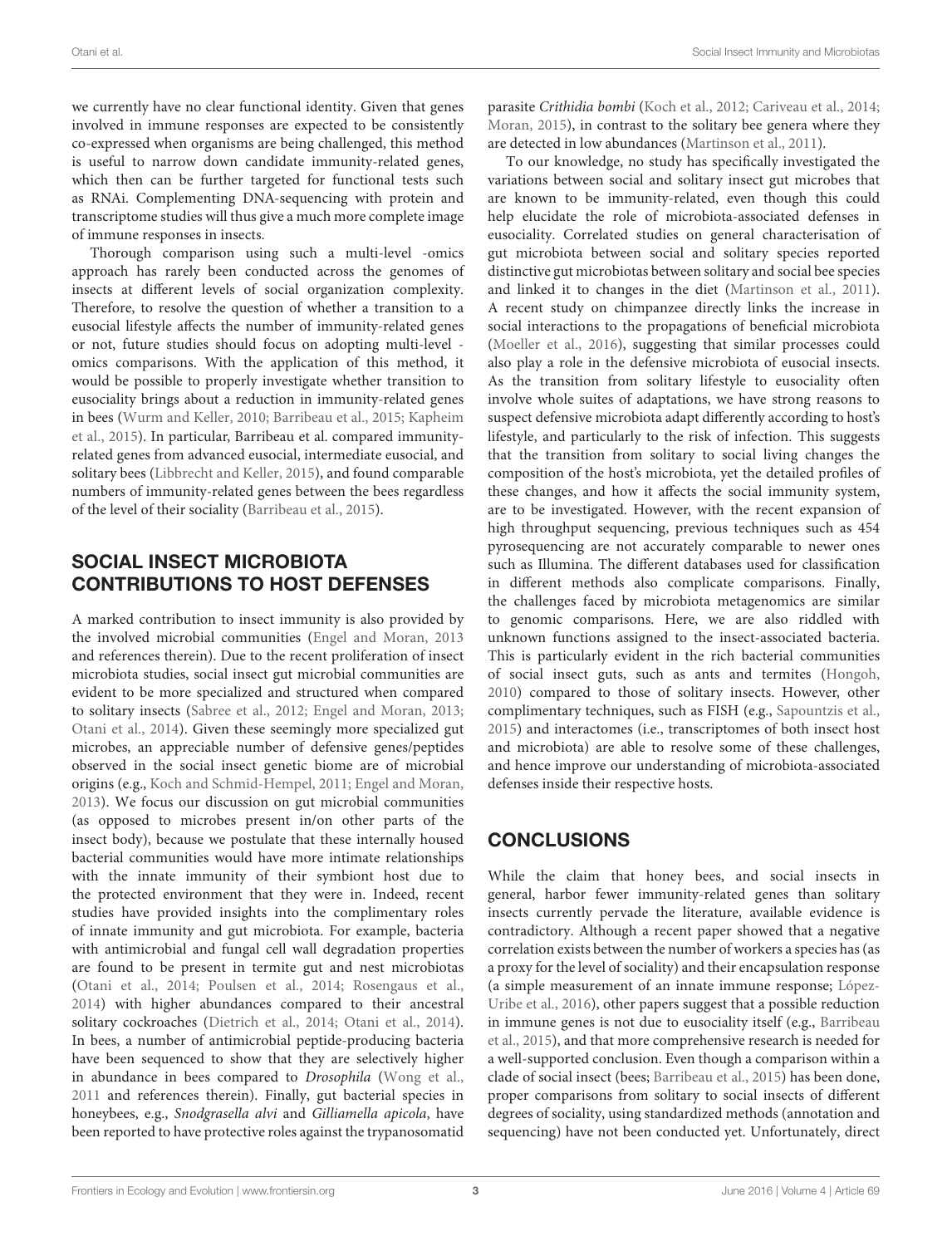and detailed comparison studies between individual are usually not feasible, mainly because of the huge variation in the methods employed in the sequence analyses [\(Brenner, 1999](#page-3-24) and references therein), for example a study that employed 454 pyrosequencing is not directly comparable to a study that used Illumina MiSeq sequencing [\(Kozich et al., 2013\)](#page-3-25).

Therefore, when investigating immunity, we recommend not only comparing immunity-related genes, protein domains and the transcriptome of the studied insect [\(Bader et al., 2003\)](#page-3-26), but striving to further include social immunity contributed defensive genes from the associated microbiota. This is because insects are likely to be complementing their defenses with microbes along with their own physiological pathways. Although this approach still faces limitations regarding genes which have no conserved domains and no homologs in other model species, we can significantly improve our understanding of the transitional complexity of social insect immunity in the future by integrating the multiple components (e.g., host genes and microbe-contributed genes) that form such defense system.

## AUTHOR CONTRIBUTIONS

SO, NB, and SHY wrote, edited and contributed equally to the manuscript.

#### ACKNOWLEDGMENTS

A special thank you to Michael Poulsen. We also thank Jane de Verges, Sheila Peterson and our reviewers for the valuable discussion, review and comments on the earlier version of this manuscript. SO was supported by a Ph.D. stipend from the Department of Biology, University of Copenhagen, and the Danish National Research Foundation (DNRF57), NB was supported by the Academy of Finland (decision numbers: 251337, 252411, 284666, and 289731) and the University of Helsinki, and SHY was supported by Swiss National Science Foundation to Prof. Michel Chapuisat (grant number: 31003A-146641) and the Department of Ecology and Evolution, University of Lausanne.

## **REFERENCES**

- <span id="page-3-26"></span>Bader, G. D., Betel, D., and Hogue, C. W. V. (2003). BIND: the biomolecular interaction network database. Nucleic Acids Res. 31, 248–250. doi: 10.1093/nar/gkg056
- <span id="page-3-6"></span>Barribeau, S. M., Sadd, B. M., du Plessis, L., Brown, M. J., Buechel, S. D., Cappelle, K., et al. (2015). A depauperate immune repertoire precedes evolution of sociality in bees. Genome Biol. 16, 1–21. doi: 10.1186/s13059-015-0628-y
- <span id="page-3-0"></span>Bourke, A. F. G. (2011). Principles of Social Evolution. Oxford, UK: Oxford University Press.
- <span id="page-3-24"></span>Brenner, S. E. (1999). Errors in genome annotation. Trends Genetics 15, 132–133. doi: 10.1016/S0168-9525(99)01706-0
- <span id="page-3-18"></span>Brucker, R. M., Funkhouser, L. J., Setia, S., Pauly, R., and Bordenstein, S. R. (2012). Insect Innate Immunity Database (IIID): an annotation tool for identifying immune genes in insect genomes. PLoS ONE 7:e45125. doi: 10.1371/journal.pone.0045125
- <span id="page-3-22"></span>Cariveau, D. P., Elijah Powell, J., Koch, H., Winfree, R., and Moran, N. A. (2014). Variation in gut microbial communities and its association with pathogen infection in wild bumble bees (Bombus). ISME J. 8, 2369–2379. doi: 10.1038/ismej.2014.68
- <span id="page-3-3"></span>Cotter, S. C., and Kilner, R. M. (2010). Personal immunity versus social immunity. Behav. Ecol. 21, 663–668. doi: 10.1093/beheco/arq070
- <span id="page-3-1"></span>Cremer, S., Armitage, S. A. O., and Schmid-Hempel, P. (2007). Social immunity. Curr. Biol. 17, R693–R702. doi: 10.1016/j.cub.2007.06.008
- <span id="page-3-2"></span>Cremer, S., and Sixt, M. (2009). Analogies in the evolution of individual and social immunity. Philos. Trans. R. Soc. B 364, 129–142. doi: 10.1098/rstb.2008.0166
- <span id="page-3-13"></span>Currie, C. R., Scott, J. A., Summerbell, R. C., and Malloch, D. (1999). Fungusgrowing ants use antibiotic-producing bacteria to control garden parasites. Nature 398, 701–704. doi: 10.1038/19519
- <span id="page-3-14"></span>de Souza, D., Bézier, A., Depoix, D., Drezen, J.-M., and Lenoir, A. (2009). Blochmannia endosymbionts improve colony growth and immune defence in the ant Camponotus fellah. BMC Microbiol. 9:29. doi: 10.1186/1471-2180-9-29
- <span id="page-3-17"></span>Dietrich, C., Köhler, T., and Brune, A. (2014). The cockroach origin of the termite gut microbiota: patterns in bacterial community structure reflect major evolutionary events. Appl. Environ. Microbiol. 80, 2261–2269. doi: 10.1128/AEM.04206-13
- <span id="page-3-12"></span>Engel, P., and Moran, N. A. (2013). The gut microbiota of insects – diversity in structure and function. FEMS Microbiol. Rev. 37, 699–735. doi: 10.1111/1574- 6976.12025
- <span id="page-3-5"></span>Evans, J. D., Aronstein, K., Chen, Y. P., Hetru, C., Imler, J. L., Jiang, H., et al. (2006). Immune pathways and defence mechanisms in honey bees

Apis mellifera. Insect Mol. Biol. 15, 645–656. doi: 10.1111/j.1365-2583.2006. 00682.x

- <span id="page-3-11"></span>Evison, S. E. F., Fazio, G., Chappell, P., Foley, K., Jensen, A. B., and Hughes, W. O. H. (2013). Host–parasite genotypic interactions in the honey bee: the dynamics of diversity. Ecol. Evol. 3, 2214–2222. doi: 10.1002/ece3.599
- <span id="page-3-10"></span>Gadau, J., Helmkampf, M., Nygaard, S., Roux, J., Simola, D. F., Smith, C. R., et al. (2012). The genomic impact of 100 million years of social evolution in seven ant species. Trends Genetics 28, 14–21. doi: 10.1016/j.tig.2011.08.005
- <span id="page-3-7"></span>Grozinger, C. M., and Robinson, G. E. (2015). The power and promise of applying genomics to honey bee health. Curr. Opin. Insect Sci. 10, 124–132. doi: 10.1016/j.cois.2015.03.007
- <span id="page-3-15"></span>Hamilton, C., Lejeune, B. T., and Rosengaus, R. B. (2011). Trophallaxis and prophylaxis: social immunity in the carpenter ant Camponotus pennysylvanicus. Biol. Lett. 7, 89–92. doi: 10.1098/rsbl.2010.0466
- <span id="page-3-4"></span>Hoffmann, J. A. (1995). Innate immunity of insects. Curr. Opin. Immunity 7, 4–10. doi: 10.1016/0952-7915(95)80022-0
- <span id="page-3-23"></span>Hongoh, Y. (2010). Diversity and genomes of uncultured microbial symbionts in the termite gut. Biosci. Biotechnol. Biochem. 74, 1145–1151. doi: 10.1271/bbb.100094
- <span id="page-3-8"></span>Kapheim, K. M., Pan, H., Li, C., Salzberg, S. L., Puiu, D., Magoc, T., et al. (2015). Social evolution: Genomic signatures of evolutionary transitions from solitary to group living. Science 348, 1139–1143. doi: 10.1126/science.aaa4788
- <span id="page-3-21"></span>Koch, H., Cisarovsky, G., and Schmid-Hempel, P. (2012). Ecological effects on gut bacterial communities in wild bumblebee colonies. J. Anim. Ecol. 81, 1202–1210. doi: 10.1111/j.1365-2656.2012.02004.x
- <span id="page-3-20"></span>Koch, H., and Schmid-Hempel, P. (2011). Socially transmitted gut microbiota protect bumble bees against an intestinal parasite. Proc. Natl. Acad. Sci. U.S.A. 108, 19288–19292. doi: 10.1073/pnas.1110474108
- <span id="page-3-16"></span>Konrad, M., Vyleta, M. L., Theis, F. J., Stock, M., Tragust, S., Klatt, M., et al. (2012). Social transfer of pathogenic fungus promotes active immunisation in ant colonies. PLoS Biol. 10:e1001300. doi: 10.1371/journal.pbio.1001300
- <span id="page-3-9"></span>Korb, J., Poulsen, M., Hu, H., Li, C., Boomsma, J. J., Zhang, G., et al. (2015). A genomic comparison of two termites with different social complexity. Front. Genet. 6:9. doi: 10.3389/fgene.2015.00009
- <span id="page-3-25"></span>Kozich, J. J., Westcott, S. L., Baxter, N. T., Highlander, S. K., and Schloss, P. D. (2013). Development of a dual-index sequencing strategy and curation pipeline for analyzing amplicon sequence data on the MiSeq Illumina sequencing platform. Appl. Environ. Microbiol. 79, 5112–5120. doi: 10.1128/AEM. 01043-13
- <span id="page-3-19"></span>Libbrecht, R., and Keller, L. (2015). The making of eusociality: insights from two bumblebee genomes. Genome Biol. 16:75. doi: 10.1186/s13059-015-0635-z